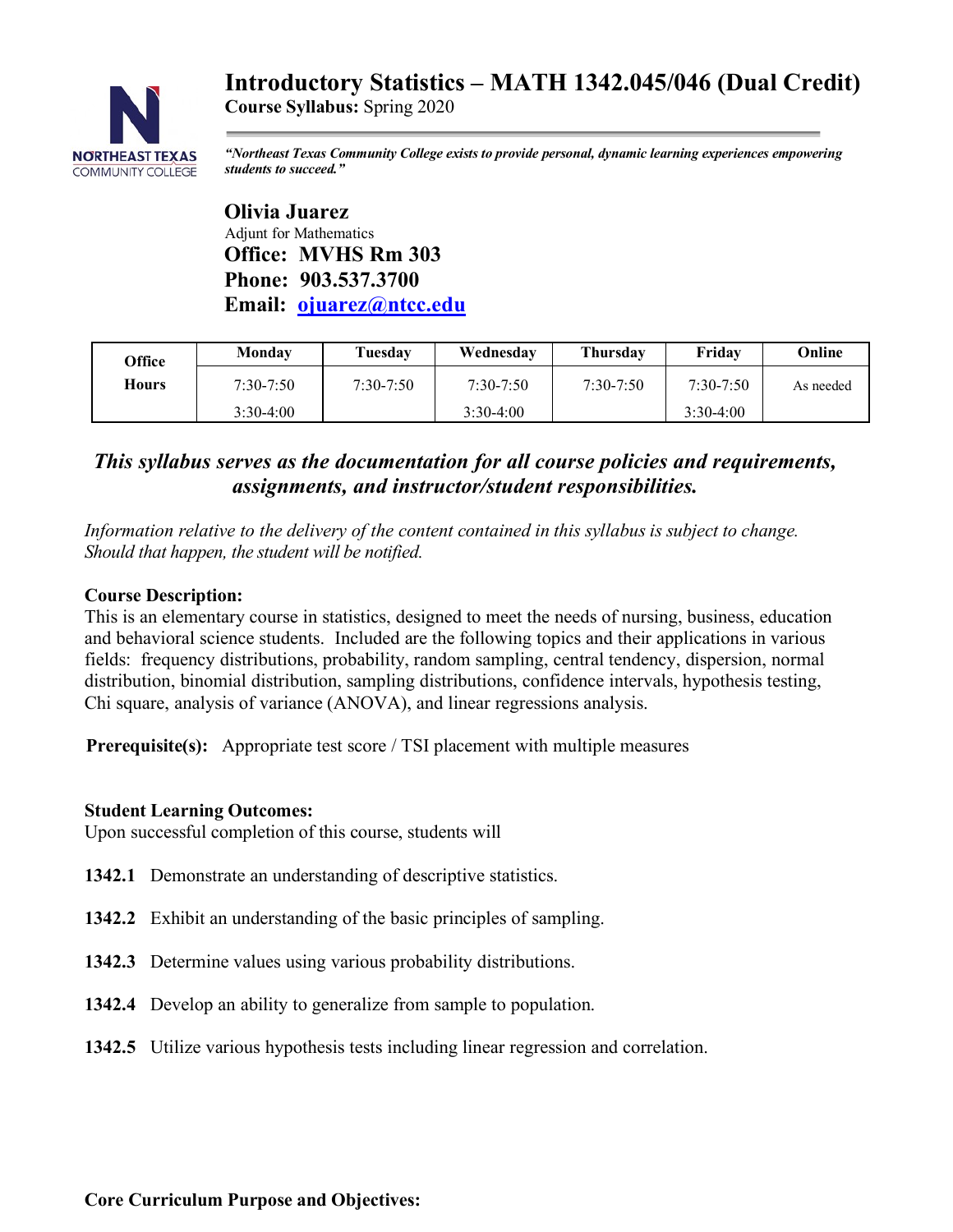Through the core curriculum, students will gain a foundation of knowledge of human cultures and the physical and natural world; develop principles of personal and social responsibility for living in a diverse world; and advance intellectual and practical skills that are essential for all learning.

Courses in the foundation area of mathematics focus on quantitative literacy in logic, patterns, and relationships. In addition, these courses involve the understanding of key mathematical concepts and the application of appropriate quantitative tools to everyday experience.

### **College Student Learning Outcomes:**

#### Critical Thinking Skills

CT.1 Students will demonstrate the ability to 1) analyze complex issues, 2) synthesize information, and 3) evaluate the logic, validity, and relevance of data.

#### Communication Skills

CS.1 Students will effectively develop, interpret and express ideas through written communication.

#### Empirical and Quantitative Skills

- EQS.1 Students will manipulate numerical data or observable facts by organizing and converting relevant information into mathematical or empirical form
- EQS.2 Students will analyze numerical data or observable facts by processing information with correct calculations, explicit notations, and appropriate technology.
- EQS.3 Students will draw informed conclusions from numerical data or observable facts that are accurate, complete, and relevant to the investigation.

#### **Evaluation/Grading Policy**

| Assignments/Quizzes*       | 15% |
|----------------------------|-----|
| Exams                      | 45% |
| Projects                   | 20% |
| Final Exam (no exemptions) | 20% |

Minimum requirements for Final Course Grade:

- "A" 90% \*The daily grade is an average grade of quizzes and homework assignments.
	- \* In-class quizzes must be taken according to class schedule.
	- \* The lowest in-class quiz grade will be dropped. The highest in-class quiz grade will be doubled.
	- \* Online assignments are graded homework exercises posted on MyMathLab.

"D" 60% "F" Below 60%

"B" 80% "C" 70%

- \* Homework problems can each be reworked up to three times.
- \* The last grade earned for each homework assignment will be posted for the final grade.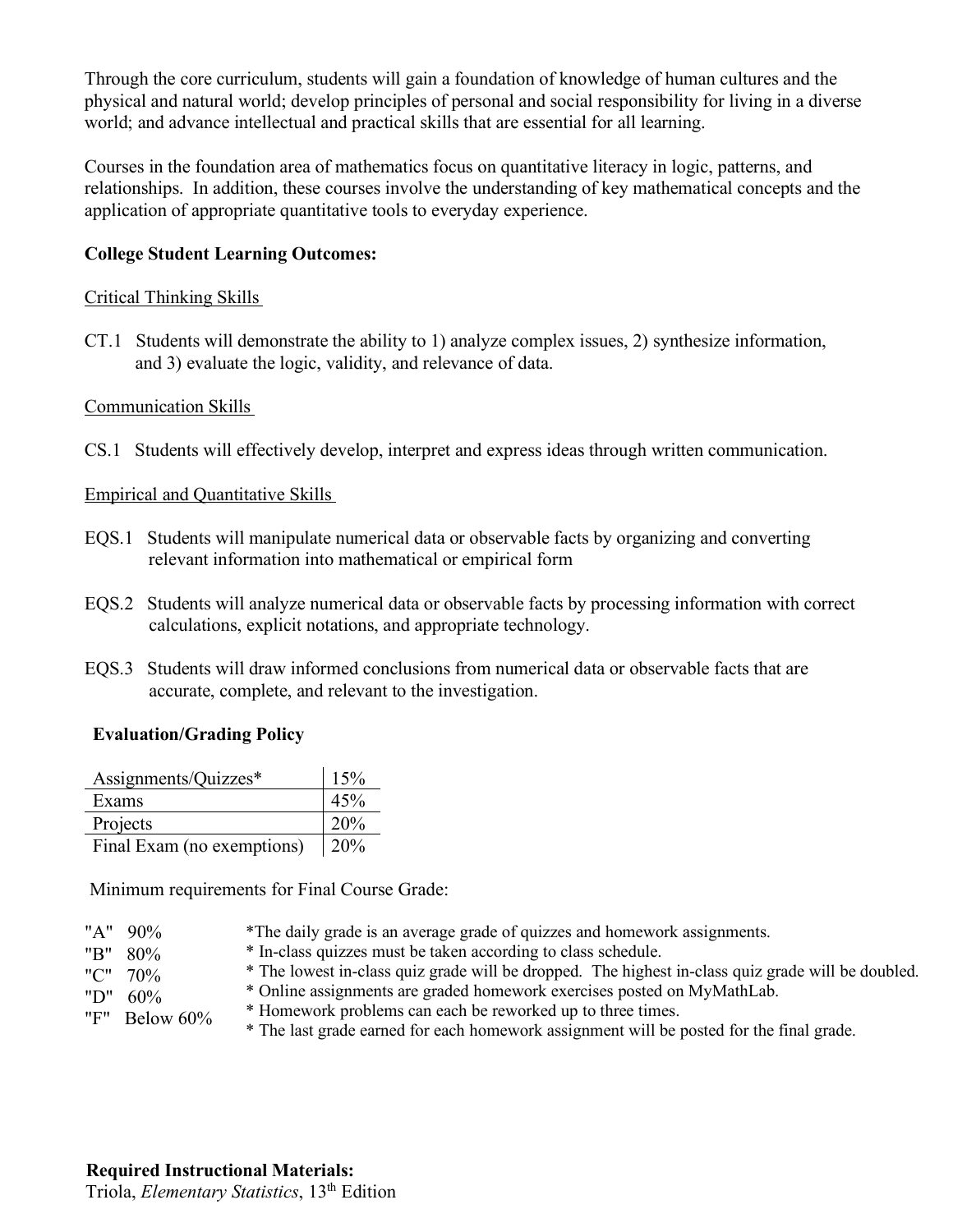Printed textbook with MyMathLab access code

## **Publisher: Pearson Publishing Co. (www.pearson.com)**

 **ISBN Number**-978-0-13-474853-5 (Inclusive Access Content – MyMathLab access code) **ISBN Number**-978-0-13-446306-3 (Loose-leaf print upgrade)

Note: The NTCC Bookstore link is at www.ntcc.edu

## **Optional Instructional Materials:** None

### **Minimum Technology Requirements:**

Graphing Calculator is required. TI-84 is preferred, but other models may be approved by the instructor. Access to Microsoft Office (including Excel) is required.

## **Required Computer Literacy Skills**:

- 1) Communicate via email;
- 2) Saving and reloading saved files;
- 3) Navigate Blackboard to access posted materials and MyMathLab assignments.

#### **Course Structure and Overview:**

This is a 16-week face-to-face course where students are required to access graded activities on MyMathLab via the Blackboard Learning Management System. A typical class involves general participation by all students in discussions involving mathematical and statistical principles and the algorithms to apply these principles. Students are required to complete online homework in addition to weekly in-class quizzes, and over the course of the semester, three projects, three exams and a final exam. It is very important students keep up with course materials and assignments since this is a very fastpaced, college-level course. Students are expected to watch posted instructional videos, read course textbook, and complete online assignments located in the Learning Management System, Blackboard by due dates.

#### **Communications:**

Emails will be responded to within 24 hours during the week and 48 hours on the weekend.

The college's official means of communication is via your campus email address. I will use your campus email and Blackboard to communicate with you outside of class. Make sure you keep your campus email cleaned out and below the limit so you can receive important messages.

#### **Institutional/Course Policy:**

 No late work will be accepted. It is the student's responsibility to check Blackboard for important information/announcements regarding the course. Students should be working on course material via Blackboard every week. Do not wait until the last minute to complete and submit assignments in case of technology issues.

#### **NTCC Academic Honesty/Ethics Statement:**

NTCC upholds the highest standards of academic integrity. The college expects all students to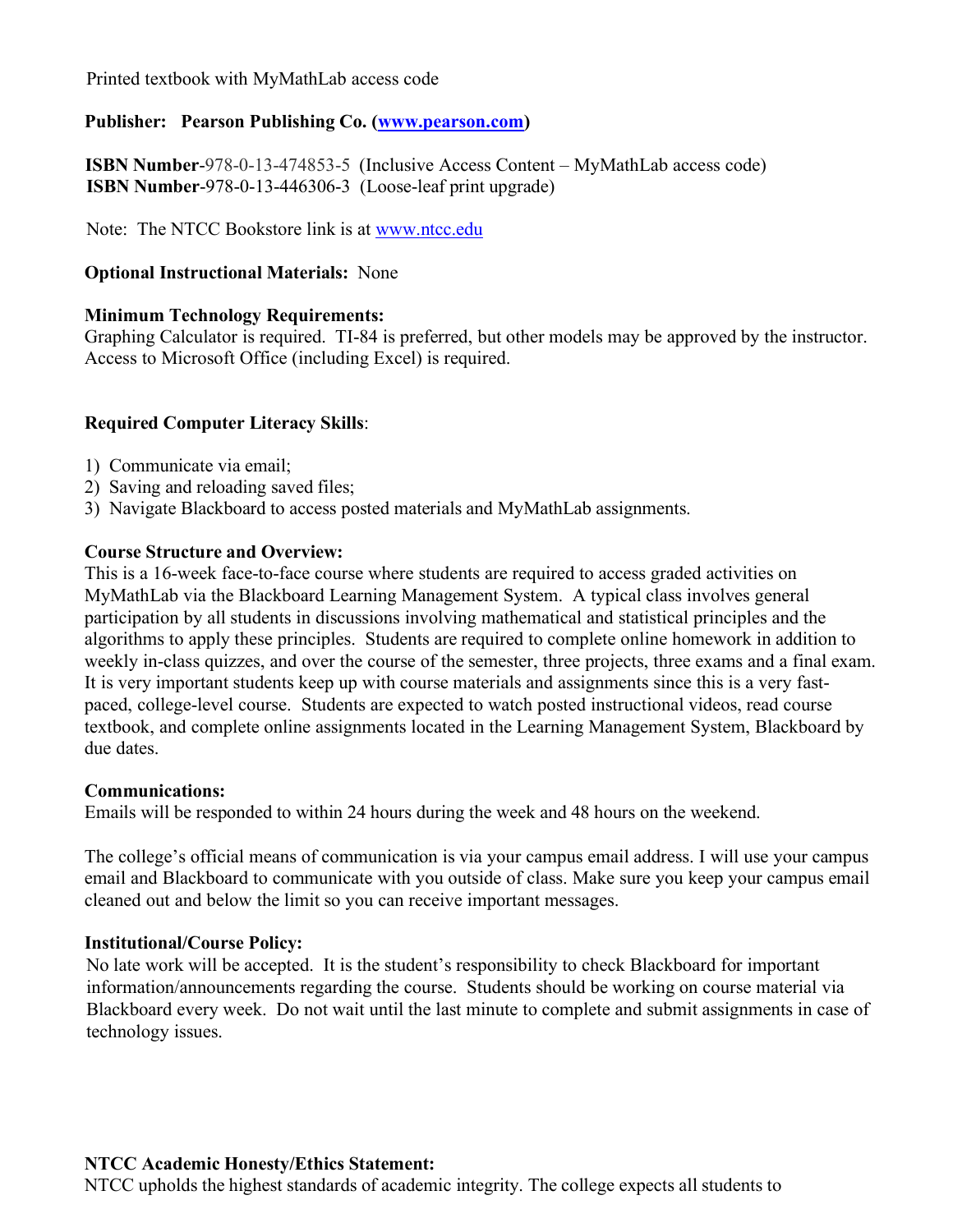engage in their academic pursuits in an honest manner that is beyond reproach using their intellect and resources designated as allowable by the course instructor. Students are responsible for addressing questions about allowable resources with the course instructor. Academic dishonesty such as cheating, plagiarism, and collusion is unacceptable and may result in disciplinary action. This course will follow the NTCC Academic Honesty and Academic Ethics policies stated in the Student Handbook. Refer to the student handbook for more information.

## **ADA Statement:**

It is the policy of NTCC to provide reasonable accommodations for qualified individuals who are students with disabilities. This College will adhere to all applicable federal, state, and local laws, regulations, and guidelines with respect to providing reasonable accommodations as required to afford equal educational opportunity. It is the student's responsibility to request accommodations. An appointment can be made with the Academic Advisor/Coordinator of Special Populations located in Student Services and can be reached at 903-434-8264. For more information and to obtain a copy of the Request for Accommodations, please refer to special population page on the NTCC website.

#### **Family Educational Rights and Privacy Act (FERPA)**:

The Family Educational Rights and Privacy Act (FERPA) is a federal law that protects the privacy of student education records. The law applies to all schools that receive funds under an applicable program of the U.S. Department of Education. FERPA gives parents certain rights with respect to their children's educational records. These rights transfer to the student when he or she attends a school beyond the high school level. Students to whom the rights have transferred are considered "eligible students." In essence, a parent has no legal right to obtain information concerning the child's college records without the written consent of the student. In compliance with FERPA, information classified as "directory information" may be released to the general public without the written consent of the student unless the student makes a request in writing. Directory information is defined as: the student's name, permanent address and/or local address, telephone listing, dates of attendance, most recent previous education institution attended, other information including major, field of study, degrees, awards received, and participation in officially recognized activities/sports.

#### **Tentative Course Timeline (\*note\* instructor reserves the right to make adjustments to this timeline at any point in the term):**

| <b>Weeks</b>                   | <b>Topics</b>                                                              | <b>Assignments</b>       | $Due$                                      |
|--------------------------------|----------------------------------------------------------------------------|--------------------------|--------------------------------------------|
|                                |                                                                            |                          | <b>Dates</b><br>(Due by<br>11:59pm<br>CST) |
| Week 1: $1/21/20 -$<br>1/26/20 | Ch. 1, 2 Overview                                                          | Syllabus acknowledgement | 1/26/2020                                  |
| Week 2: $1/27/20 - 2/2/20$     | Ch. 3 Describing,<br>Exploring, and Comparing<br>Data<br>Sections 3-1, 3-2 | MML online assignment    | 1/30/2020                                  |
| Week 3: $2/3/20 - 2/9/20$      | Ch. 3 Describing,<br>Exploring, and Comparing<br>Data                      | MML online assignment    | 2/6/2020                                   |

Course Schedule: (Subject to Change)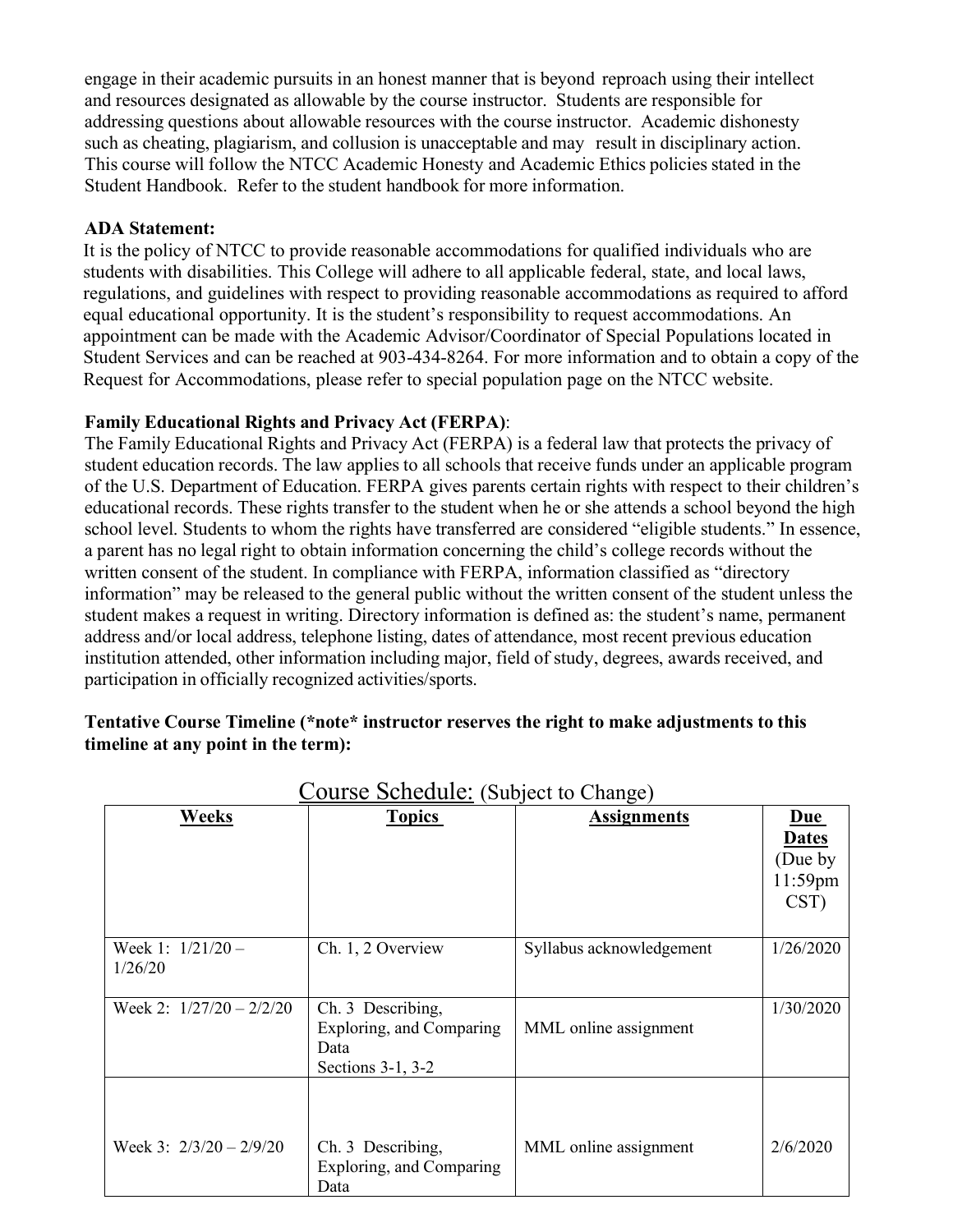|                                | Section 3-3                                                                                                     |                                                              |           |
|--------------------------------|-----------------------------------------------------------------------------------------------------------------|--------------------------------------------------------------|-----------|
| Week 4: $2/10/20 -$<br>2/16/20 | Project I: Statistical Graphs                                                                                   | Exam $1 - Ch. 1, 2, 3$<br>MML online assignment<br>Project I | 2/13/2020 |
| Week 5: $2/17/20 -$<br>2/23/23 | Ch. 4 Probability<br>Sections 4-1, 4-2, 4-3                                                                     | MML online assignment                                        | 2/20/2020 |
| Week 6: $2/24/20 - 3/1/20$     | Ch. 4 Probability<br>Sections 4-4, 4-5<br>Ch. 5 Discrete Probablity<br><b>Distributions</b><br>Section 5-1, 5-2 | MML online assignment<br>Exam                                | 2/27/2020 |
| Week 7: $3/2/20 - 3/8/20$      | Ch. 6 Normal Probability<br><b>Distributions</b><br>Sections $6-1$ , $6-2$                                      | Exam<br>MML online assignment                                | 3/5/2020  |
| Week 8: $3/9/20 - 3/15/20$     | Project II - Probability                                                                                        | MML online assignment<br>Project II                          | 3/12/2020 |

| $3/16/20 - 3/22/20$             | <b>Happy Spring Break!</b>                                 |                               |           |
|---------------------------------|------------------------------------------------------------|-------------------------------|-----------|
| Week 9: $3/23/20 -$<br>3/29/20  | Ch. 6 Normal Probability<br><b>Distributions</b>           | MML online assignment         | 3/26/2020 |
|                                 | Sections 6-3, 6-4, 6-5                                     |                               |           |
| Week 10: $3/30/20 -$            | Ch. 6 Normal Probability                                   |                               | 4/2/2020  |
| 4/5/20                          | <b>Distributions</b>                                       | Exam<br>MML online assignment |           |
|                                 | Section 6-6                                                |                               |           |
|                                 | Ch. 7 Estimating                                           |                               |           |
|                                 | Parameters and                                             |                               |           |
|                                 | Determining Sample Sizes                                   |                               |           |
|                                 | Sections 7-1, 7-2, 7-4                                     |                               |           |
| Week 11: 4/6/20 -               | Ch. 8 Hypothesis Testing                                   |                               | 4/9/2020  |
| 4/12/20                         | Sections 8-1, 8-2, 8-3                                     | Exam<br>MML online assignment |           |
|                                 | Project III: Surveys                                       |                               |           |
| Week $12: 4/13/20 -$<br>4/19/20 | Exam 3 - 6-3, 6-4, 6-5, 7-<br>$1, 7-2, 7-4, 8-1, 8-2, 8-3$ | MML online assignment<br>Exam | 4/16/2020 |
|                                 | Ch. 11 Goodness-of-Fit<br>and Contingency Tables           |                               |           |
|                                 | Section 11-2                                               |                               |           |
|                                 |                                                            |                               |           |
| Week 13: $4/20/20 -$            | Ch. 9 Inferences from Two                                  | MML online assignment         | 4/23/2020 |
| 4/26/20                         | Samples                                                    | Project III: Surveys          |           |